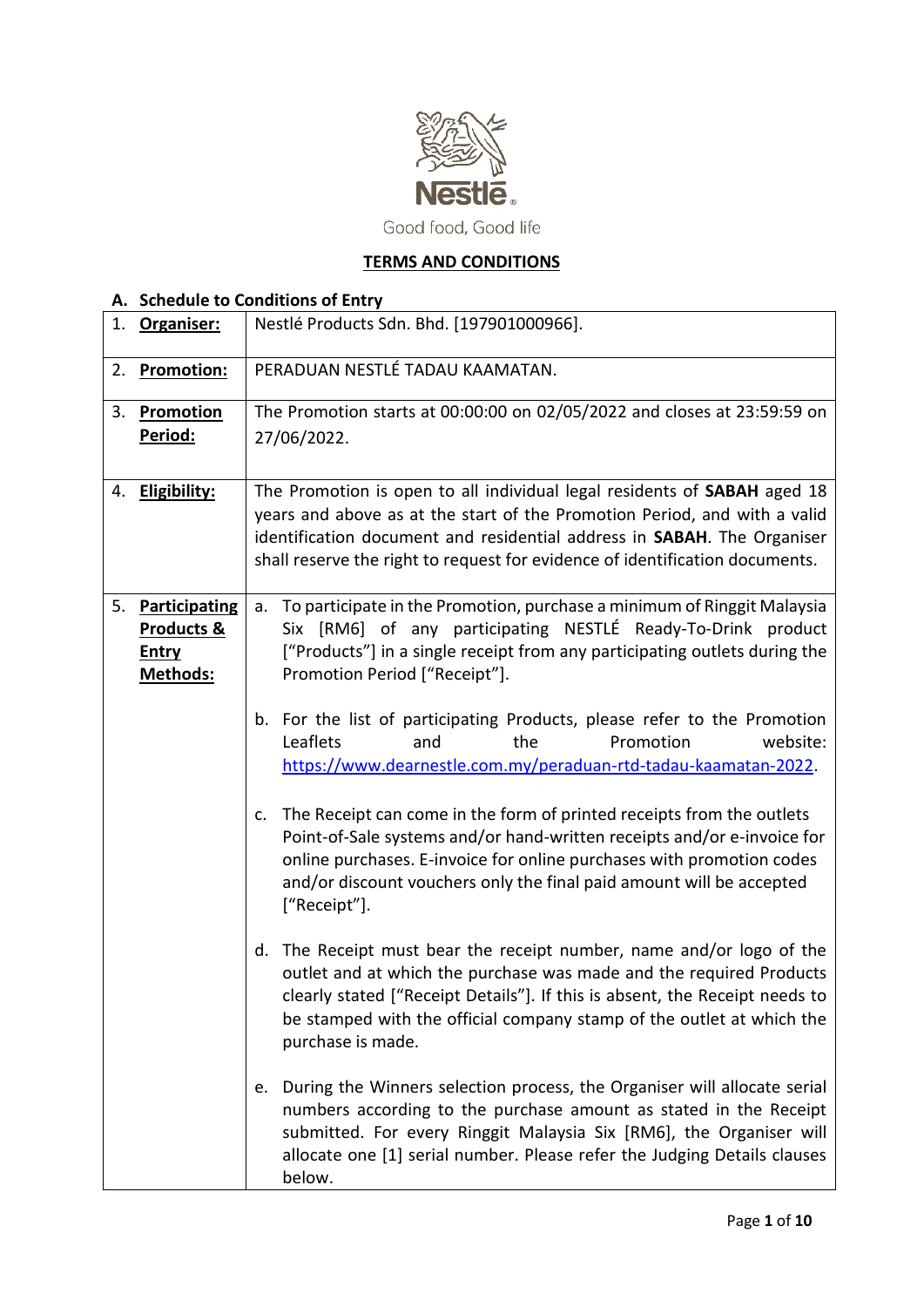|                    | For example: If you purchase RM22.50 of Products in a single Receipt           |
|--------------------|--------------------------------------------------------------------------------|
|                    | during the Promotion Period, the Organiser will allocate three [3] serial      |
|                    | numbers.                                                                       |
|                    |                                                                                |
|                    | There are three [3] methods of participation in the Promotion which is<br>f.   |
|                    | either via:                                                                    |
|                    | Postal; or<br>i.                                                               |
|                    | Drop Box - available only at participating outlets with Promoters; or<br>ii.   |
|                    | WhatsApp.<br>iii.                                                              |
|                    | All other methods of submission including but not limited to courier           |
|                    | service, or POS Laju will be disqualified.                                     |
|                    |                                                                                |
|                    |                                                                                |
|                    | Each Receipt is ONLY eligible to one [1] entry EITHER via Postal OR Drop<br>g. |
|                    | Box OR WhatsApp. The Organiser shall reserve the right to disqualify any       |
|                    | entries with reprinted Receipt and/or duplicated Receipt and/or                |
|                    | containing more than one [1] Receipt.                                          |
|                    | h. All entries that do not meet the requirements stated herein shall be        |
|                    | disqualified by the Organiser                                                  |
|                    |                                                                                |
| 6. Entry           | To participate in the Promotion and submit entries via Postal or Drop<br>a.    |
| <b>Method via</b>  | Box, complete one [1] Promotion Entry Form ["Form"] with the required          |
|                    | details of full name, identification number and a mobile number                |
| Postal &           |                                                                                |
| Drop Box:          | [WhatsApp activated] and attach one [1] original Receipt as the proof of       |
|                    | purchase.                                                                      |
|                    | Via Postal: The completed Form together with <b>one [1] Receipt</b> must<br>i. |
|                    | be inserted in an envelope and posted by ordinary mail only to the             |
|                    | PO Box address stated in the Form; or                                          |
|                    | Via Drop Box: The completed Form together with one [1] Receipt<br>ii.          |
|                    | must be placed in the Drop Box at any participating outlets with               |
|                    | Promoters ["Postal & Drop Box Entry"].                                         |
|                    |                                                                                |
|                    | All other delivery methods of submission including but not limited to<br>b.    |
|                    | courier service, or POS Laju will be disqualified. Illegible and incomplete    |
|                    | Postal & Drop Box Entries will be disqualified.                                |
|                    |                                                                                |
| 7.<br><b>Entry</b> | a. To participate in the Promotion and submit entries via WhatsApp:            |
| <b>Method via</b>  | Write on the front of the Receipt your full name and identification<br>i.      |
| WhatsApp:          | number ["Personal Details"].                                                   |
|                    | For example:<br>Adam bin Abdullah 920928-12-8585                               |
|                    | Snap one [1] clear and legible picture/image in Image format of one<br>ii.     |
|                    | [1] Receipt complete with your Personal Details and Receipt Details            |
|                    | ["Image"].                                                                     |
|                    | Submit one [1] Image via WhatsApp from any number registered in<br>iii.        |
|                    | Malaysia to 6018 388 2199 ["WhatsApp Entry"].                                  |
|                    | The Organiser WILL reply with an auto-reply acknowledgment<br>iv.              |
|                    | message for each WhatsApp Entry received.                                      |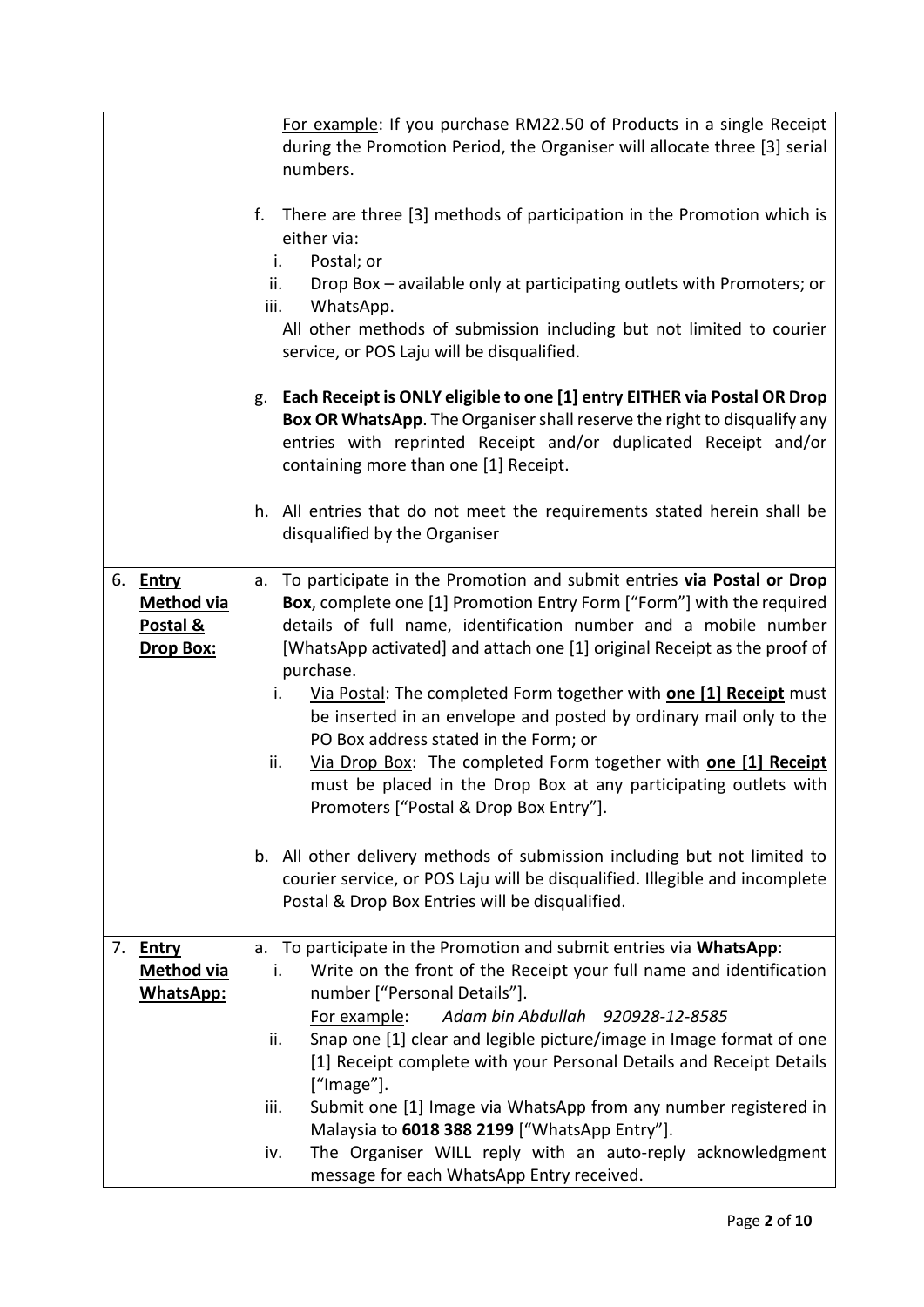|                                                     | The Organiser will extract all WhatsApp Entries received for further<br>b.<br>processing. Unclear, illegible and incomplete WhatsApp Entries will be<br>disqualified.<br>The Organiser shall reserve the right to request for evidence of the<br>c.<br>original Receipt [hardcopy] for verification and prize redemption. Failure<br>to produce the original Receipt upon request will result in<br>disqualification and prize forfeiture.                                                                                                                                                                                                    |
|-----------------------------------------------------|-----------------------------------------------------------------------------------------------------------------------------------------------------------------------------------------------------------------------------------------------------------------------------------------------------------------------------------------------------------------------------------------------------------------------------------------------------------------------------------------------------------------------------------------------------------------------------------------------------------------------------------------------|
|                                                     | All Promotion entries must be received by the Organiser on or before                                                                                                                                                                                                                                                                                                                                                                                                                                                                                                                                                                          |
| 8. <b>Entry</b><br>Deadline:                        | 23:59:59 on 27/06/2022. All Promotion entries received outside the<br>Promotion Period will be automatically disqualified.                                                                                                                                                                                                                                                                                                                                                                                                                                                                                                                    |
| 9. Weekly<br>Prizes:                                | There are two [2] Weekly 1 <sup>st</sup> Prizes and fifteen [15] Weekly 2nd Prizes to<br>a.<br>be won for each week for eight [8] consecutive weeks.<br>The Weekly 1st Prizes consists of a SAMSUNG GALAXY A22 Smart<br>i.<br>Phone each.<br>The Weekly 2 <sup>nd</sup> Prizes consists of RM100 cash each.<br>ii.<br>b. There is a total of sixteen [16] Weekly 1 <sup>st</sup> Prizes and one hundred and<br>twenty [120] Weekly 2 <sup>nd</sup> Prizes to be won throughout the Promotion                                                                                                                                                  |
|                                                     | Period.<br>The eight [8] weekly periods are as per below:<br>c.<br>Week 2: 09/05 - 15/05/2022<br>Week 1: 02/05 - 08/05/2022<br>Week 3: 16/05 - 22/05/2022<br>Week 4: 23/05 - 29/05/2022<br>Week 5: 30/05 - 05/06/2022<br>Week 6: 06/06 - 12/06/2022<br>Week 7: 13/06 - 19/06/2022<br>Week 8: 20/06 - 27/06/2022                                                                                                                                                                                                                                                                                                                               |
| 10. Judging<br>Details-<br><b>Weekly</b><br>Prizes: | As part of the Winners selection process, the Organiser will allocate serial<br>а.<br>numbers for each Postal, Drop Box and WhatsApp Entry received and<br>approved by the Organiser to be a successful Entry each week,<br>throughout the Promotion Period according to the Receipt submitted<br>[each a "Qualified Entry" and collectively the "Qualified Entries"]. A set<br>of serial numbers will be allocated for the Qualified Entries starting from<br>serial number "1".                                                                                                                                                             |
|                                                     | Each week the serial numbers allocated to each Qualified Entry will be<br>b.<br>tabulated and added up to derive the total number of Qualified Entries<br>["Total Weekly Qualified Entries"]. Assuming that the Total Weekly<br>Qualified Entries for the week is 1003, the Organiser will compute and<br>select based on the following:<br>Selection of two [2] Weekly $1^{st}$ Prize Finalists: 1003 ÷ 2 = 501.5.<br>i.<br>Since dividing 1003 with 2 will result in a number with decimal value,<br>the number 501.5 will be rounded down to 501. The following 2<br>Participants with Qualified Entries of the week bearing the following |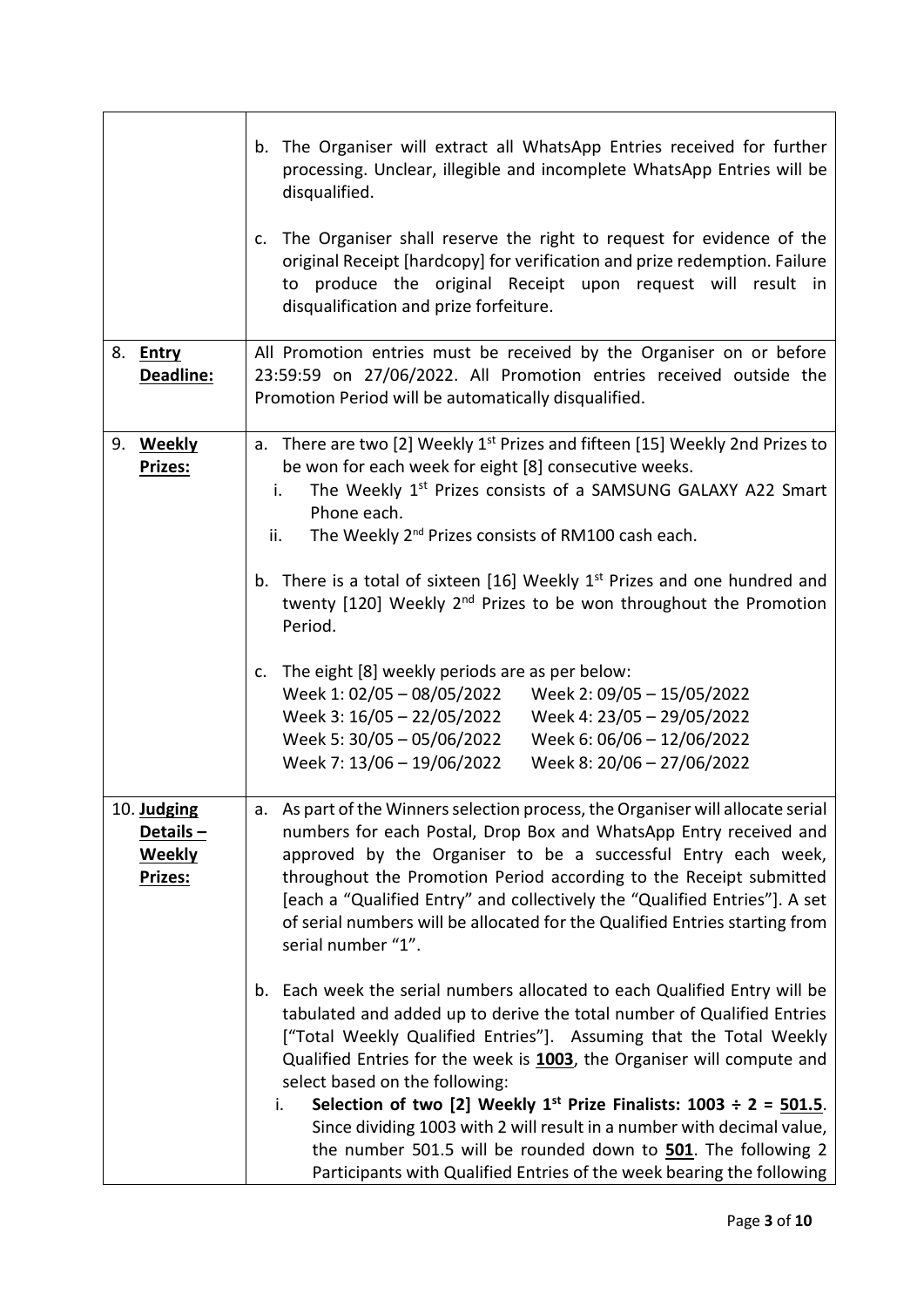|                                                               | serial numbers will be selected: 501* and 1002* [*computation<br>example: 501, 501+501=1002].<br>Selection of fifteen [15] Weekly $2^{nd}$ Prize Finalists: 1003 ÷ 15 = 66.8.<br>ii.<br>Since dividing 1003 with 15 will result in a number with decimal<br>value, the number 66.8 will be rounded down to 66. The following<br>15 Participants with Qualified Entries of the week bearing the<br>following serial numbers will be selected as the Finalists: 66*, 132*,<br>198*, 264, 330, and so forth. [*computation example:<br>66,<br>66+66=132, 132+66=198].                                                                                           |
|---------------------------------------------------------------|--------------------------------------------------------------------------------------------------------------------------------------------------------------------------------------------------------------------------------------------------------------------------------------------------------------------------------------------------------------------------------------------------------------------------------------------------------------------------------------------------------------------------------------------------------------------------------------------------------------------------------------------------------------|
| 11. Monthly<br><b>Grand Prize:</b>                            | a. There is one [1] Monthly Grand Prize consisting of a MODENAS KARISMA<br>125s Motorcycle to be won for each month for two [2] consecutive                                                                                                                                                                                                                                                                                                                                                                                                                                                                                                                  |
|                                                               | months. The Monthly Grand Prize is inclusive of motor registration only.<br>Winners of the Monthly Grand Prize shall also at their own costs and<br>expenses be liable for the miscellaneous fees that are required for them<br>to utilize the prizes; including but not limited to road tax and insurance.                                                                                                                                                                                                                                                                                                                                                  |
|                                                               | There is a total of two [2] Monthly Grand Prizes to be won throughout<br>b.<br>the Promotion Period.                                                                                                                                                                                                                                                                                                                                                                                                                                                                                                                                                         |
|                                                               | The two [2] monthly periods are as per below:<br>c.<br>Month 1: 02/05 - 29/05/2022<br>Month 2: 30/05 - 27/06/2022                                                                                                                                                                                                                                                                                                                                                                                                                                                                                                                                            |
| 12. Judging<br>Details-<br><b>Monthly</b><br>Grand<br>Prizes: | a. As part of the Monthly Grand Prize Winners' selection process, ALL<br>Qualified Entries collected and processed by the Organiser during the<br>weekly Winners' selection process and throughout the entire monthly<br>Promotion Period will separately be allocated a set of serial numbers<br>starting from serial number "1".                                                                                                                                                                                                                                                                                                                           |
|                                                               | Each month the serial numbers allocated to each Qualified Entry will be<br>b.<br>tabulated and added up to derive the total number of Qualified Entries<br>["Total Monthly Qualified Entries"]. Assuming that the Total Monthly<br>Qualified Entries for the month is 10001, the Organiser will compute and<br>select based on the following:<br>Selection of one [1] Monthly Grand Prize Finalist: $10001 \div 2 =$<br>i.<br>5000.5. Since dividing 10001 with 2 will result in a number with<br>decimal value, the number 5000.5 will be rounded down to 5000.<br>The Participant with Qualified Entry bearing the serial number 5000<br>will be selected. |
| 13. Additional<br>Terms:                                      | The Organiser will contact all selected Finalists via WhatsApp to the<br>а.<br>mobile number from which the Organiser received in the Qualified<br>Entries. Each selected Finalists will be given one [1] question to answer.<br>The selected Finalists must answer the question posted by the Organiser<br>correctly in order to win the Prizes. Failure to answer correctly and/or<br>failure to answer the question posted by the Organiser within the time                                                                                                                                                                                               |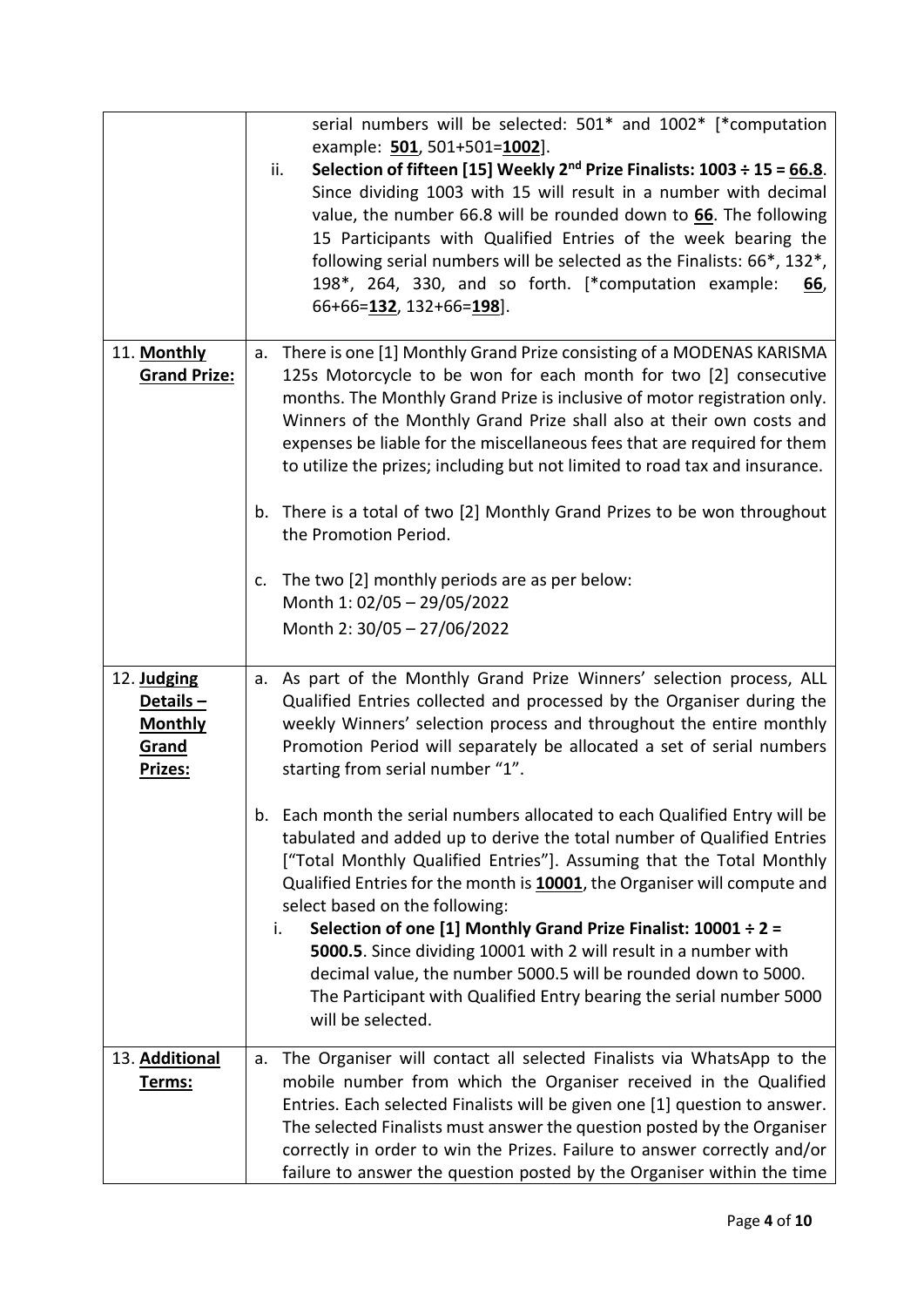| stated will result in the Prize being forfeited. The Organiser will not be<br>held liable in the event the selected Finalists cannot be contacted for<br>whatever reasons.                                                                                                                                                                                                                                                                                                                                                                                                     |
|--------------------------------------------------------------------------------------------------------------------------------------------------------------------------------------------------------------------------------------------------------------------------------------------------------------------------------------------------------------------------------------------------------------------------------------------------------------------------------------------------------------------------------------------------------------------------------|
| b. Each participant may throughout the Promotion Period win:<br>One [1] Weekly Prize of the highest value per week, [up to a<br>i.<br>maximum of two [2] Weekly Prizes]; and<br>One [1] Monthly Grand Prize.<br>ii.                                                                                                                                                                                                                                                                                                                                                            |
| c. Any Receipt[s] submitted in the Promotion that have won a prize in<br>PERADUAN NESCAFÉ JOM BELI & RAIKAN BERSAMA - SABAH from<br>01/04/2022 to 31/05/2022 will be disqualified.                                                                                                                                                                                                                                                                                                                                                                                             |
| d. Upon request, all Winners must provide their personal details to the<br>Organiser for prizes fulfilment.                                                                                                                                                                                                                                                                                                                                                                                                                                                                    |
| e. All cash prizes will be credited to the Winners' local bank account within<br>$6 - 8$ weeks from 27/06/2022. The Organiser reserves the rights to<br>extend the timelines and method of fulfilment stated under this clause<br>at the discretion of the Organiser.                                                                                                                                                                                                                                                                                                          |
| All Winners MUST provide their own personal local bank account<br>f.<br>number when requested. The Organiser reserves the rights to forfeit the<br>cash prize if the local bank account details provided is NOT in the<br>Winners' name and/or the Winner failed to provide their local bank<br>account details upon request.                                                                                                                                                                                                                                                  |
| The Weekly 1 <sup>st</sup> Prize and Monthly Grand Prizes will be delivered to the<br>g.<br>Winners within $6 - 8$ weeks from 27/06/2022. The Organiser reserves<br>the rights to extend the timelines and method of fulfilment stated under<br>this clause at the discretion of the Organiser.                                                                                                                                                                                                                                                                                |
| h. All unclaimed prizes after the deadline set by the Organiser for prize<br>collection will be forfeited. The Organiser reserves the right to substitute<br>any prize for an alternative of equal or greater value.                                                                                                                                                                                                                                                                                                                                                           |
| The Organizer excludes its responsibilities and all liabilities arising from<br>i.<br>any postponement, cancellation, delay or changes or modification to the<br>Promotion or prizes or due to any other unforeseen circumstances<br>beyond the Organizer's control such as governmental interference, civil<br>commotion, riot, war, strikes, act of terrorism (including but not limited<br>to any act of violence, hostility, national emergency, occurrence of any<br>epidemic/pandemic outbreaks) and for any act or default by any third-<br>party suppliers or vendors. |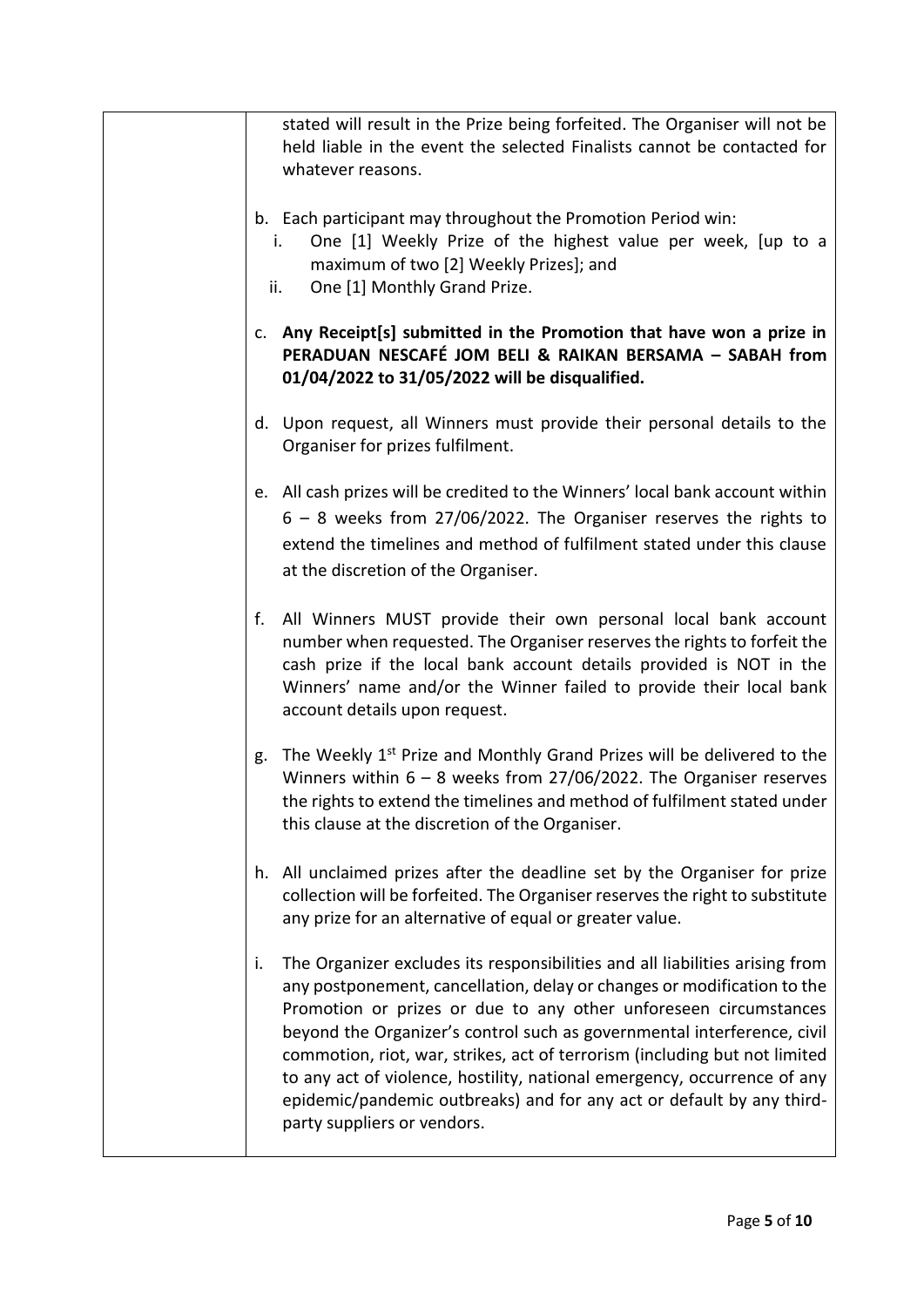|  | The Organizer shall not be liable for any loss or damage that occurs to                                                                      |
|--|----------------------------------------------------------------------------------------------------------------------------------------------|
|  | the prizes during the delivery process. Any other additional costs (i.e.:                                                                    |
|  | travel expenses, transportation cost, duties and taxes) involved to<br>redeem or collect the prize shall be borne by the Winner at their own |
|  | cost.                                                                                                                                        |
|  |                                                                                                                                              |

This Schedule to Conditions of Entry must be read together with the Conditions of Entry available at: <https://www.dearnestle.com.my/peraduan-rtd-tadau-kaamatan-2022> collectively "Terms and Conditions", and shall be binding on all participants who participate in this Promotion (hereinafter referred to as "Participants", "Participant", "You", "you", "your").

Consumer Services Contact No.: 1800 88 3433.

--------------------------------------------------------------------------------------------------------------------------

### **B. Conditions of Entry**

### **1. Introduction**

- 1.1 This Conditions of Entry are to be read together with the Schedule to Conditions of Entry. To the extent that there is any inconsistency between these conditions of entry and the Schedule to Conditions of Entry, the Schedule to Conditions of Entry prevails. The Conditions of Entry and the Schedule to Condition of Entry shall collectively be referred to as the "Terms and Conditions". Each capitalized term not otherwise defined herein shall have the meaning ascribed to such term in the Schedule to Conditions of Entry. Defined terms will be used singular or plural as the case may be.
- 1.2 The Organiser reserves the right in its sole discretion, without prior notice, and without any liability to any person, at any time to change the Terms and Conditions including to change the Promotion Period, make Prize substitutions, cancel, terminate or suspend the Promotion in whole or in part. In the event of any changes to the Terms and Conditions, Participants agree that their continued participation in the Promotion will constitute their acceptance of the Terms and Conditions (as changed).
- 1.3 The Organiser's decision on all matters relating to the Promotion including judging and selection of Winners will be final, binding and conclusive on all Participants, and no correspondence or appeals will be entertained.

## **2. Promotion Entries**

- 2.1 By submitting an entry to the Promotion, Participants are deemed to have understood and agreed to be bound by the Terms and Conditions.
- 2.2 All costs and expenses incurred and/or arising from the participation in the Promotion, including without limitation, telecommunications, network, Short Messaging Services,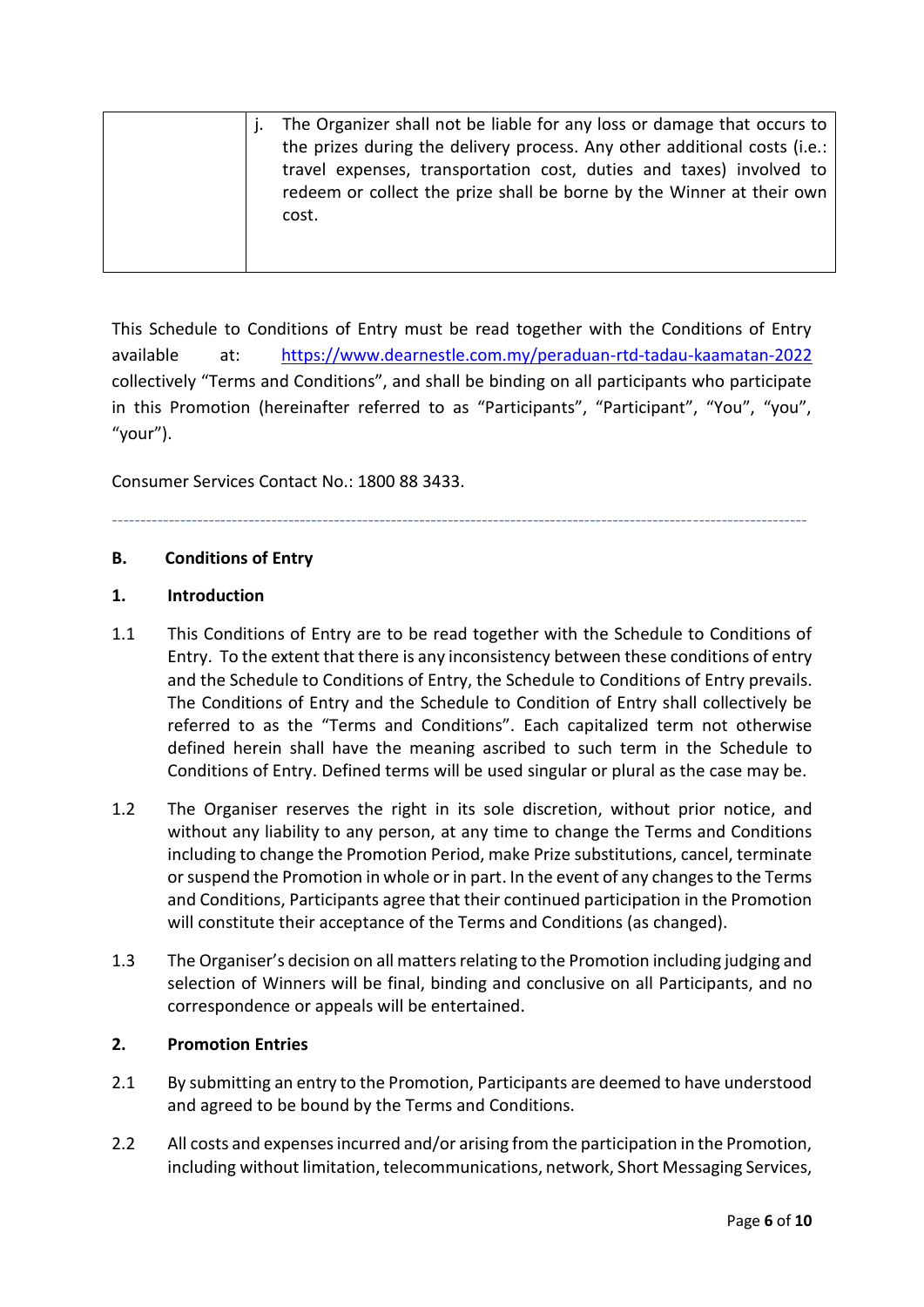postal and all such other charges and out-of-pocket expenses as may be incurred by a Participant during or in connection with the Promotion shall be borne by the Participant.

2.3 Proof of submission of an Entry is not proof of receipt, and the Organiser shall not be liable for any delay, lost, damaged and/or non-receipt of submissions. The Organiser is not responsible for any error, omission, interruption, deletion, defect, delay in operation or transmission, communications line failure, theft or destruction, unauthorized access to, or alteration of, user or member communications, or any problems or technical malfunction of our telecommunications network or lines, computer online systems, servers or providers, computer equipment, software, failure of e-mail or players on account of technical problems or traffic congestion on the Internet.

### **3. Eligibility**

- 3.1 Where the eligibility age prescribed in the Schedule to Conditions of Entry is below the age of eighteen (18), Participants are required to obtain the written consent (in such form as may be prescribed by the Organiser), from their parents/legal guardians before participating in the Promotion and submitting any personal information.
- 3.2 The Organiser may require a Participant to provide proof of eligibility to participate in the Promotion including without limitation, identification documents, and the written consent of parents/legal guardians in the case of Participants below the age of eighteen (18) years.

### **4. Ineligibility**

The following groups of persons shall not be eligible to participate in the Promotion:

- (a) Employees of the Organiser and its group of companies and their immediate family members (spouse, children, parents, siblings, and their spouses); and
- (b) Employees of the Organiser's agencies associated with the Promotion and their immediate families (spouse, children, parents, siblings, and their spouses).

### **5. Disqualification**

- 5.1 The following entries will be disqualified:
	- (a) unclear, incomplete, duplicate, copies, illegible or incorrect entries; and/or
	- (b) entries that violate the Terms and Conditions, any applicable laws and/or regulations.
- 5.2 In addition, the Organiser reserves the right to disqualify any Participant that:
	- (a) undermines, has or attempted to undermine the operation of the Promotion by fraud, cheating or deception; and/or
	- (b) are not eligible or unable to provide proof of eligibility to participate in the Promotion for verification by Organiser when requested.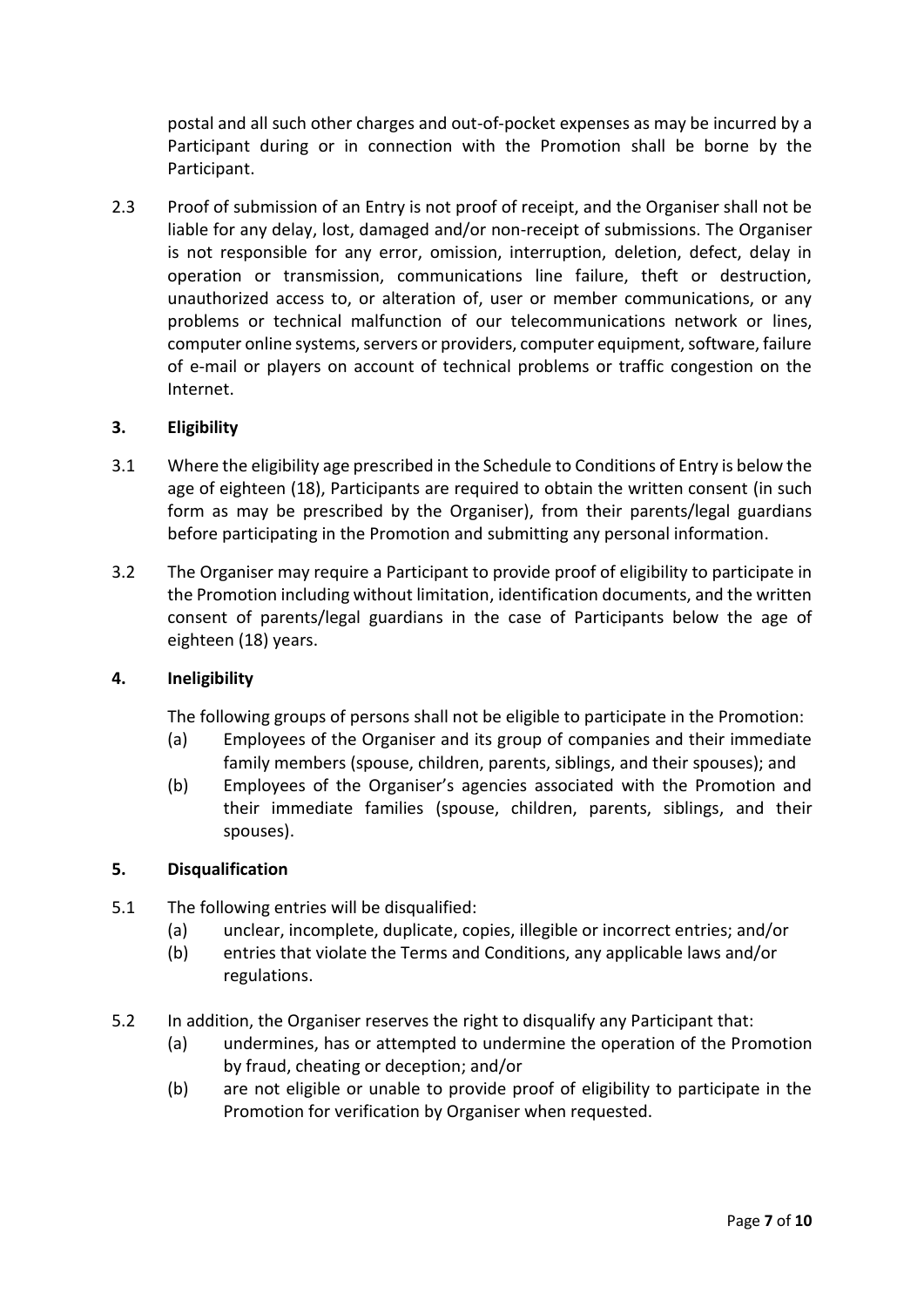5.3 In the event of a disqualification after a Prize has been awarded, the Organiser reserves the right to demand for the return of the Prize or payment of its value from the disqualified Participant.

### **6. Prizes**

- 6.1 The Organiser, its agents, sponsors and representatives shall have no liability to any Participant who defaults in collecting the Prizes in accordance with the Prize Claim/Delivery Date in any respect whatsoever. The Organiser reserves the right to determine how uncollected Prizes will be dealt with.
- 6.2 Prizes are strictly not transferable, assignable, exchangeable or redeemable by the Participant in any other form or manner other than that specified by the Organiser.
- 6.3 Any additional costs not specifically stated in the Schedule to Conditions of Entry in relation to a Prize shall be the responsibility of the Winner.
- 6.4 All Prizes must be taken according to the terms and conditions of the Organiser, its agent sponsor or third party providing the Prizes.

### (a) **Tickets to an Event**:

The Organiser is not liable for any cancellation or re-scheduling that may prevent a Prize fulfilment. Tickets can only be used on the date(s) specified on the ticket.

### (b) **Travel/Holiday Prizes**:

If travel is offered as a Prize, flights and accommodation are subject to availability at time of booking. The Prize must be taken in accordance with the dates and destinations specified by the Organiser, its agent or sponsors. Additional spending money, meals, taxes, valid passports, visas, transport to & from departure point additional transfers, insurance & all other ancillary costs not specifically stated in the Schedule to Conditions of Entry are the responsibility of the Winner.

- 6.5 Prize(s) are given out on an "as it is" basis. The Prize shall be used/taken entirely at the risk of the Participants and the Organiser excludes all warranties and liabilities in connection with the Prize to the fullest extent permitted by law.
- 6.6 Prizes must be claimed in person unless the Organiser prescribes other modes of collection.
- 6.7 Where a Participant is under the age of 18 years of age and is declared a Prize Winner, the Participant must be accompanied by their parent/legal guardian throughout the Prize fulfilment.

### **7. Publicity**

The Organiser may use a Participant's entry including without limitation, photos, drawings, text, and any other content or information submitted for purposes of the Promotion (collectively the "Materials"), and the Participant's name, and/or likeness, for advertising, publicity and promotion of any goods or services of the Organiser, for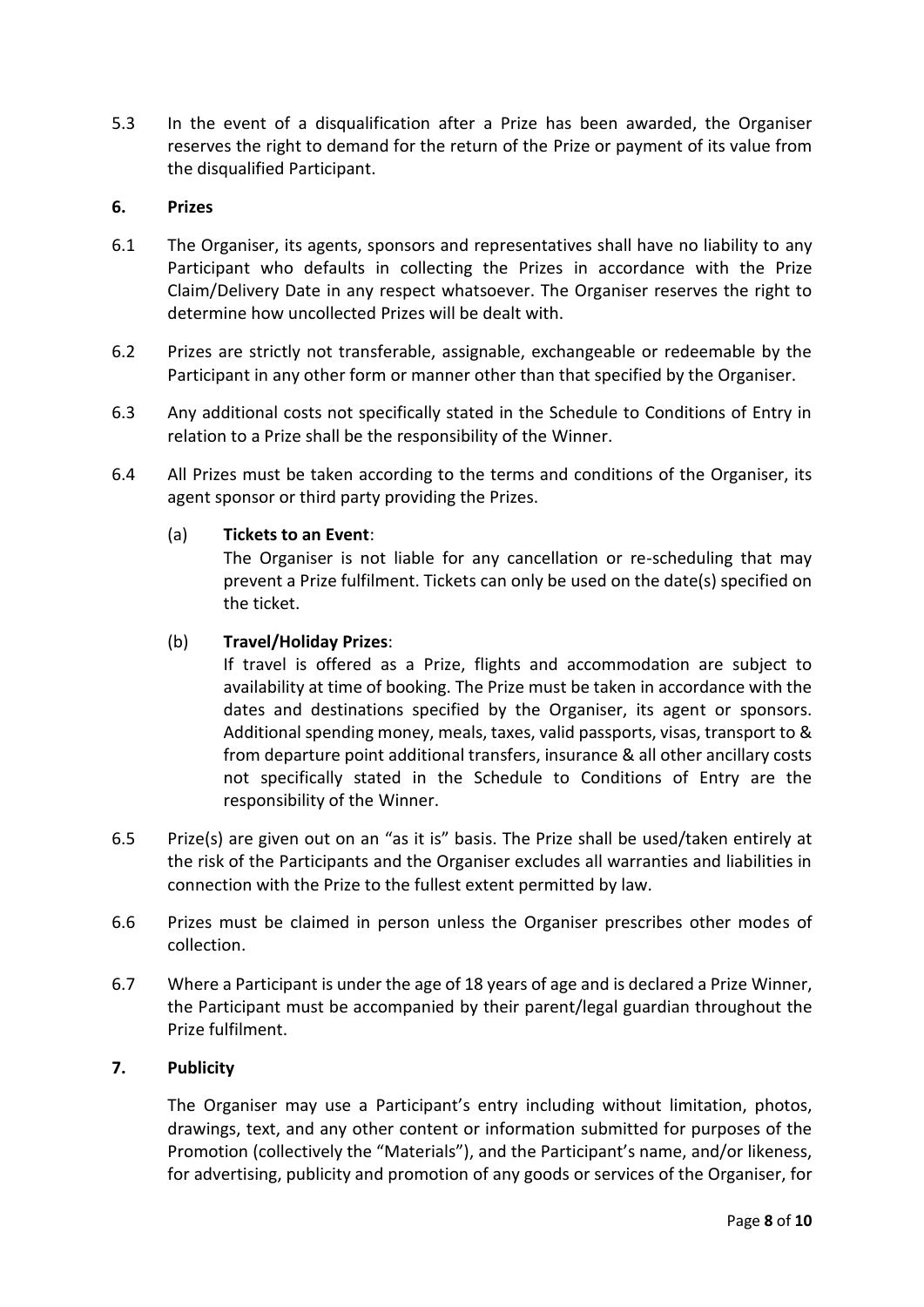an unlimited time throughout the world without compensation, and in any media. The Participant shall do all things necessary to give effect to this if requested by the Organiser.

### **8. Intellectual Property Rights**

The Participant agrees that all intellectual property rights in any contents and/or materials submitted, made or created by the Participant in connection with the Promotion and any derivative works arising there from will perpetually and unconditionally be vested in, assigned to and owned by the Organiser. The Organiser has the right to use and modify such materials or works in any way it deems fit without compensation to the Participant and the Participant waives all rights he or she may have in such materials or works.

### **9. Indemnity**

Each Participant agrees to indemnify, release and hold harmless each of the Organiser, its holding, subsidiary or related companies as defined in the Companies Act 2016 ("Nestlé Malaysia Group"), directors, officers, employees, agents, sponsors and/or representatives against any and all losses, rights, claims, actions and damages (including special, indirect and consequential damages) arising from or incurred as a result of the Participant's participation in the Promotion, acceptance of any Prize, and/or the use of the Participant's entry and/or likeness in connection with the Promotion or violation of the Terms and Conditions,

#### **10. Limitation of Liability**

- 10.1 The Participant's participation in the Promotion shall be at the Participant's own risk.
- 10.2 The Organiser, Nestlé Malaysia Group, its, directors, officers, employees, agents, sponsors and/or representatives shall not be liable to any Participant in respect of any loss or damage whatsoever which is suffered, including but not limited to indirect or consequential loss, or for personal injury suffered or sustained by the Participant arising out of or in connection with the participation by the Participant in the Promotion, as well as the redemption and/or utilisation of any Prize won.

#### **11. General**

- 11.1 The Organiser, its agents, sponsors and/or representatives shall not be liable to perform any of their obligations in respect of the Promotion and the Terms and Conditions where they are unable to do so as a result of circumstances beyond their control and shall not be liable to compensate the Participants in any manner whatsoever in such circumstances.
- 11.2 Any names, trademarks or logos used and or reproduced in any materials (including marketing and promotional materials) in connection with this Promotion, in particular that relates to the Prize, are the properties of their respective owners. This Promotion and the Organiser are not affiliated with, or endorsed or sponsored by, the relevant owners, unless otherwise communicated, and such owners are not part of the Organiser's group of companies